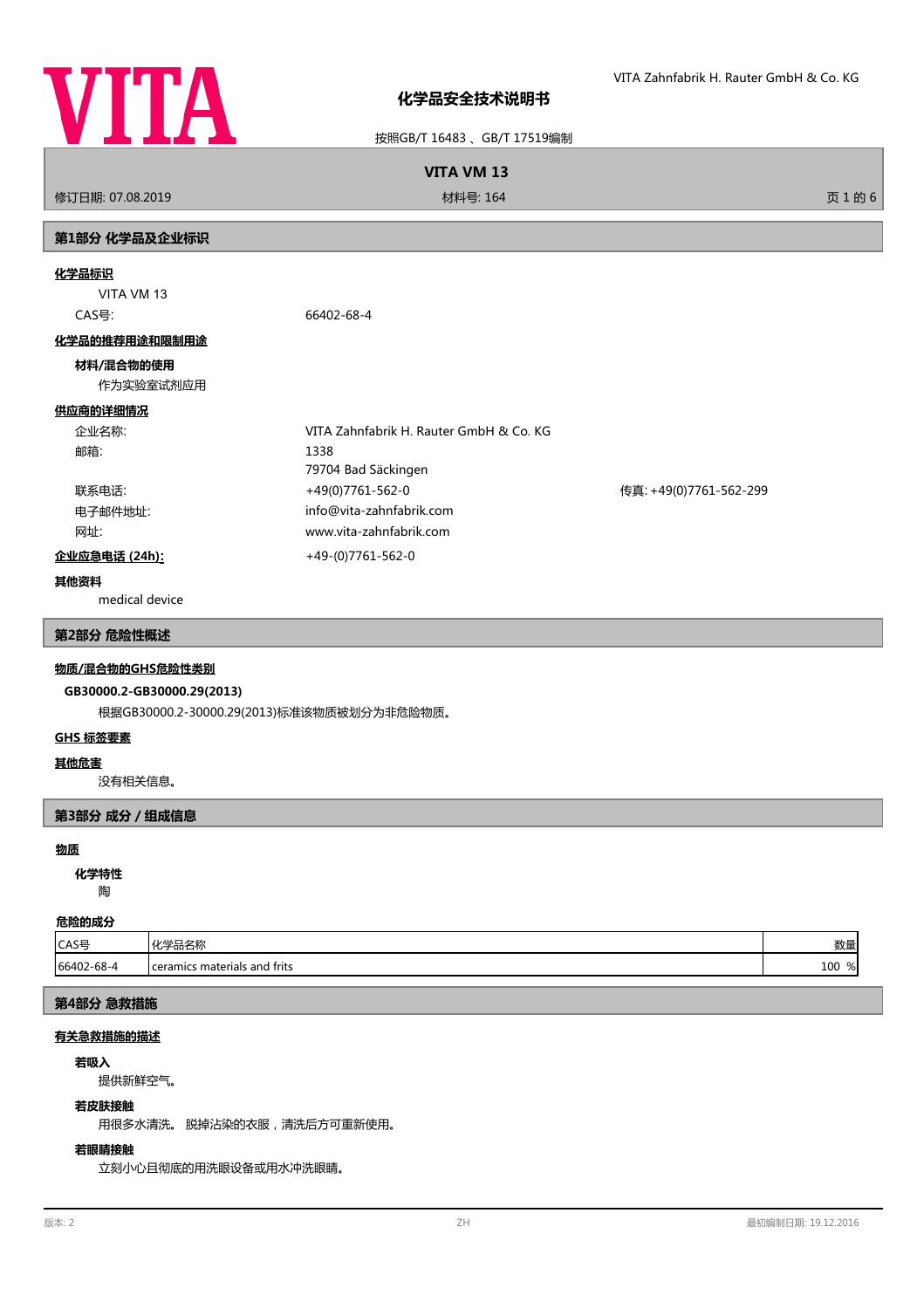|                  | VITA VM 13 |         |
|------------------|------------|---------|
| 修订日期: 07.08.2019 | 材料号: 164   | 页 2 的 6 |

## **若食入**

立刻漱口,然后喝大量的水。

## **最重要的症状和健康影响**

没有相关信息。

# **对医生的特别提示**

症状处理。

## **第5部分 消防措施**

## **灭火介质**

**适合的灭火剂**

依照周边环境决定防火措施。

# **特别危险性**

不易燃 。

#### **消防人员的特殊保护设备和防范措施**

火灾时: 使用不受周围空气影响的呼吸防护器。

## **其他资料**

分开收集受污染的灭火水。切勿使其流入排水管道或地表水域。

## **第6部分 泄漏应急处理**

## **作业人员防护措施、防护装备和应急处置程序**

避免灰尘的形成。 勿吸入灰尘。

#### **环境保护措施**

勿使之进入地下水或水域。

# **泄漏化学品的收容、清除方法及所使用的处置材料**

机械式吸取 取出的材料根据清除那一章处理。

# **参照其他章节**

安全处理: 见 段 7 个人防护装备: 见 段 8 垃圾处理: 见 段 13

# **第7部分 操作处置与储存**

## **操作注意事项**

#### **关于安全操作的提示**

不需要特别的预防措施。

# **关于防火、防爆的提示**

不需要特别的防火措施。

# **安全储存的条件,包括任何不兼容性**

容器密封好。 **对存放空间和容器的要求**

# **共同存放的提示**

不需要特别的预防措施。

**第8部分 接触控制和个体防护**

# **控制参数**

# **工程控制方法**

## **保护和卫生措施**

脱掉沾染的衣服。 休息前和工作结束时请洗手。 在工作场所不饮食、不抽烟、不擤鼻涕。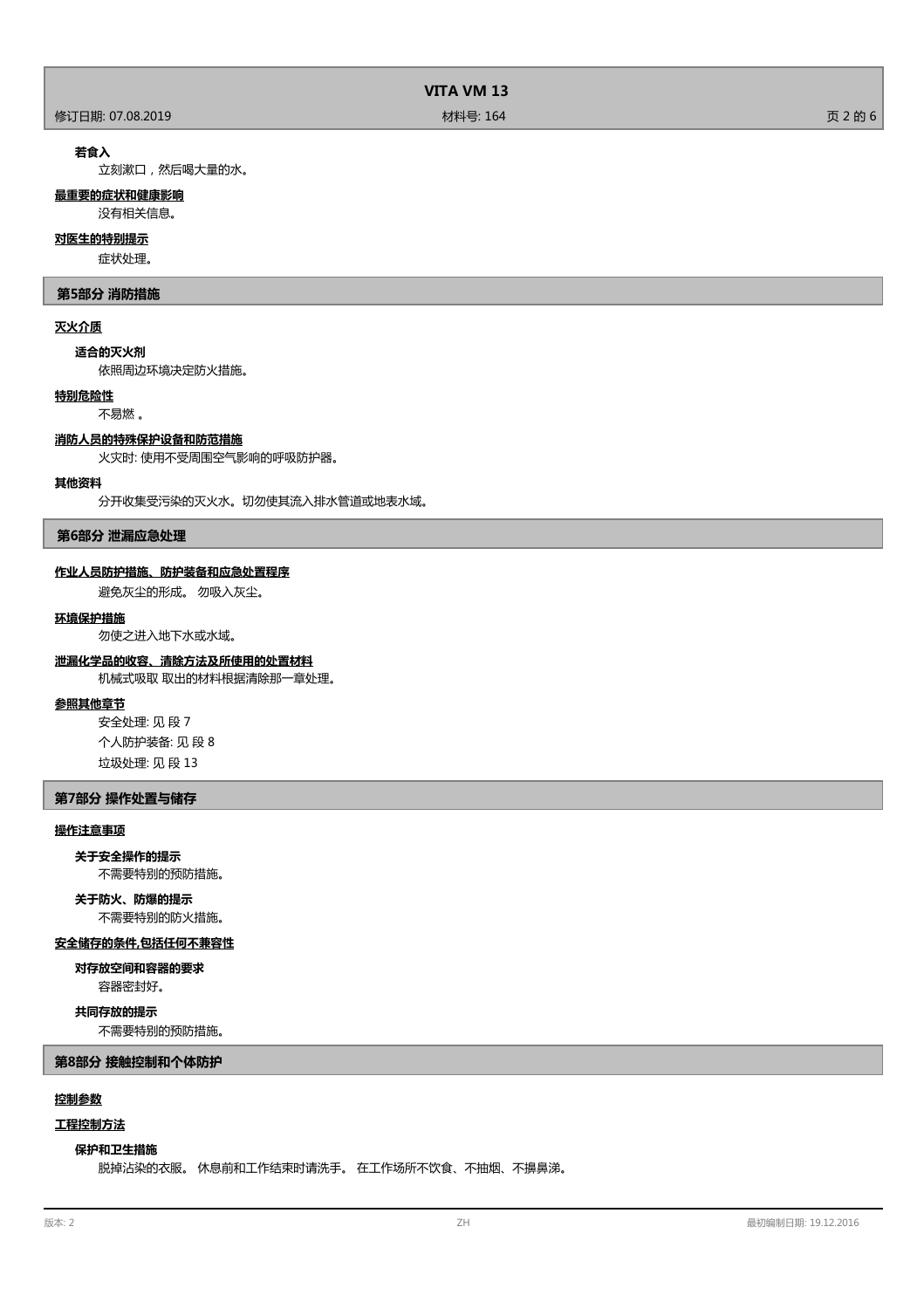## **眼部/面部防护**

戴防护眼罩/戴防护面具。 防尘眼镜

## **手部防护**

处理化学工作材料时,只能戴带有CE认证标记含四位数检验号码的化学防护手套。 挑选抗化学药品的防护手套 时,必须视工作场所特性而定的危险物质浓度和数量而定。 最好向手套制造厂家询问清楚以上所提特殊用途的 手套之化学药品抵抗性。 推荐的手套品牌 KCL Dermatril P NBR (聚腈橡胶)

## **皮肤和身体防护**

防护服的使用。

# **呼吸防护**

确保有足够的通风且在关键位置上设置点状的抽气设施。 工作场所的技术通风

## **第9部分 理化特性**

| 基本物理和化学性质信息           |                           |
|-----------------------|---------------------------|
| 聚合状态:                 | 固态                        |
| 颜色:                   |                           |
| 气味:                   | 特征性                       |
| pH值:                  | 没有界定                      |
| 物理状态变化                |                           |
| 熔点:                   | 没有界定                      |
| 沸点/沸腾范围:              | X                         |
| 闪点:                   | X                         |
| 易燃性                   |                           |
| 固体:                   | 没有界定                      |
| 气体:                   | 不适用                       |
| 爆炸性特性<br>本产品不:有爆炸危险的。 |                           |
| 爆炸下限:                 | 没有界定                      |
| 爆炸上限:                 | 没有界定                      |
| 自燃温度                  |                           |
| 固体:                   | 没有界定                      |
| 气体:                   | 不适用                       |
| 分解温度:                 | 没有界定                      |
| 助燃特性<br>不助燃。          |                           |
| 蒸汽压力:                 | $\le$ = 1100 hPa          |
| (在 50 °C)             |                           |
| 相对密度:                 | 2,50000 g/cm <sup>3</sup> |
| 水溶性:                  | 不                         |
| 在其它溶剂中的溶解度<br>没有界定    |                           |
| 辛醇/水分配系数:             | 没有界定                      |
| 相对蒸气密度:               | 没有界定                      |
| 蒸发速率:                 | 没有界定                      |
| 其他资料或数据               |                           |
| 固体:                   | 0,0%                      |
| 第10部分 稳定性和反应性         |                           |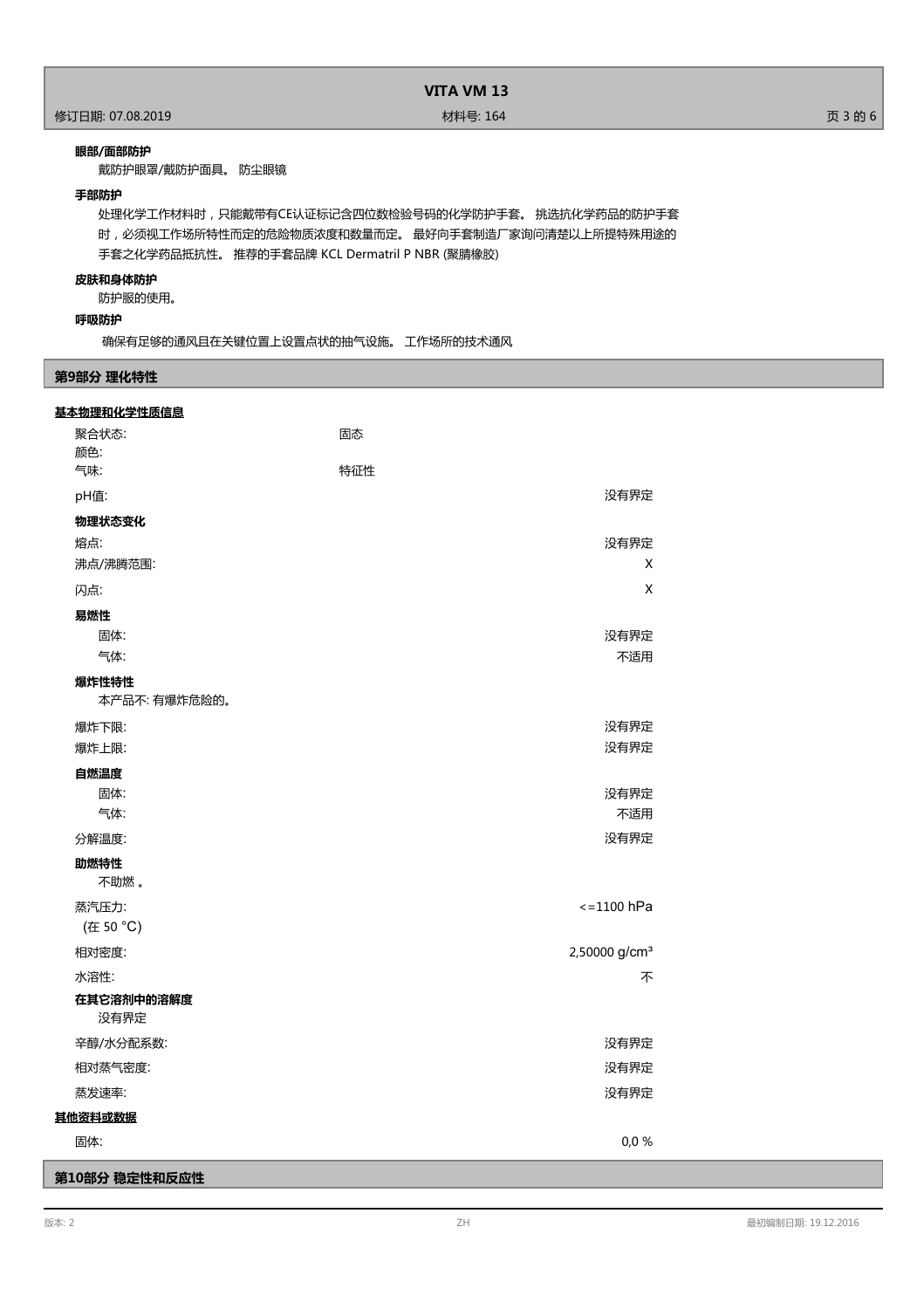# **VITA VM 13**

## **反应性**

当按规定处理和存储时无有害反应。

## **稳定性**

该产品在正常室温存储时是稳定。

## **危险反应**

无已知的危险反应。

# **避免接触的条件**

没有/没有

## **禁配物**

没有相关信息。

## **危险的分解产物**

无已知的危险分解产物。

## **第11部分 毒理学信息**

#### **急性毒性**

## **急性毒性**

现有数据不符合分类标准。

#### **刺激和腐蚀**

现有数据不符合分类标准。

## **呼吸或皮肤过敏**

现有数据不符合分类标准。

#### **致癌性、生殖细胞突变性、生殖毒性**

现有数据不符合分类标准。

# **特异性靶器官系统毒性 一次接触**

现有数据不符合分类标准。

# **特异性靶器官系统毒性 反复接触**

现有数据不符合分类标准。

## **肺内吸入异物的危险**

现有数据不符合分类标准。

#### **测试的补充说明**

根据 (EC) 1272/2008 [CLP] 规定该物质被划分为非危险物质。

#### **第12部分 生态学信息**

#### **生态毒性**

本产品不: 生态毒性。

# **持久性和降解性**

本产品未经检验。

## **生物富集或生物积累性**

本产品未经检验。

# **土壤中的迁移性**

本产品未经检验。

## **其他有害作用**

没有相关信息。

## **其他资料**

避免释放到环境中。

## **第13部分 废弃处置**

#### **废弃物处置方法**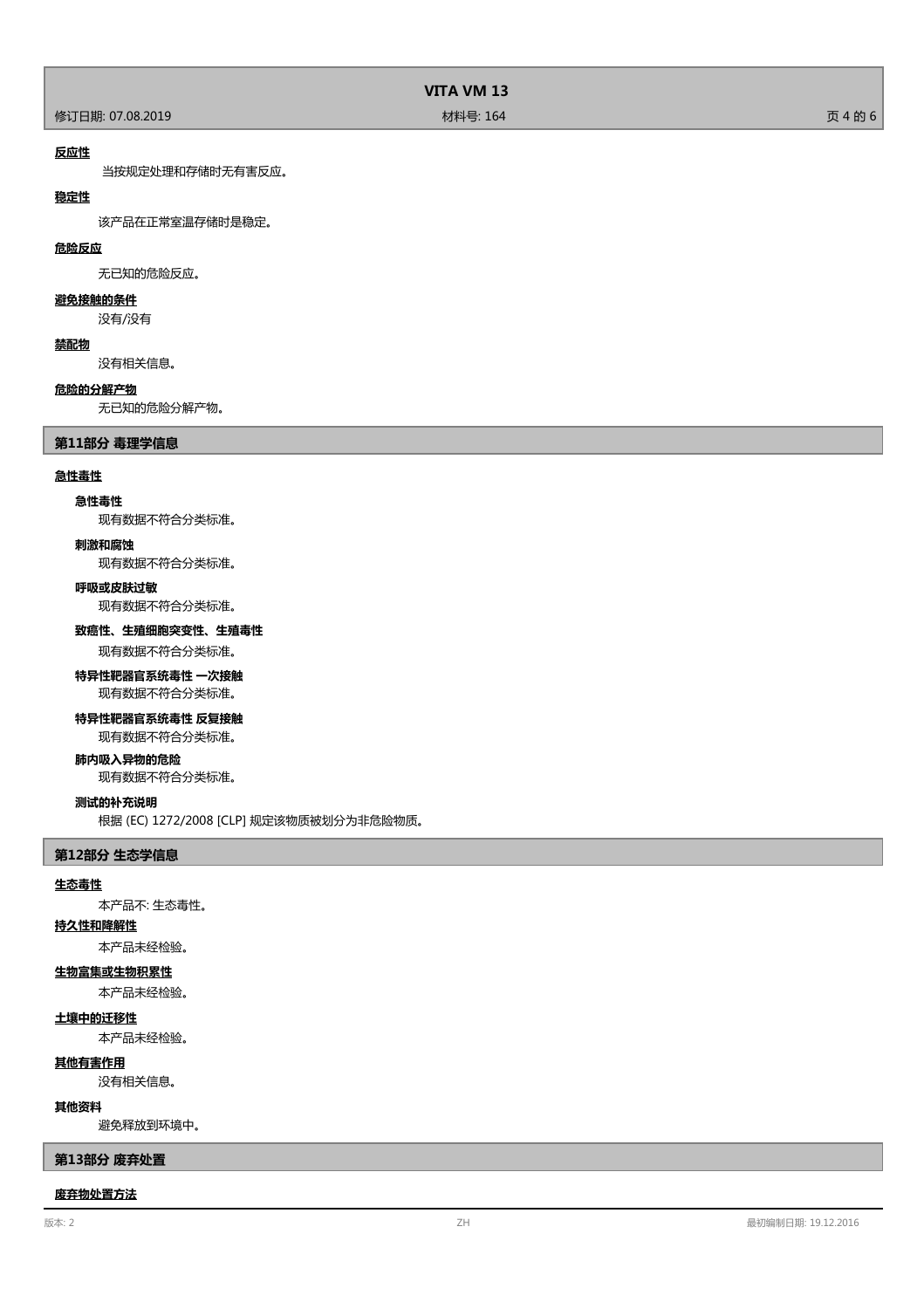#### **建议**

勿使之进入地下水或水域。 根据官署的规定处理废物。

## **受污染的容器和包装的处置方法**

用很多水清洗。 完全清空的包装材料可以回收再利用。

## **第14部分 运输信息**

| 海运 (IMDG)             |                  |  |
|-----------------------|------------------|--|
| <u>UN号</u> :          | 根据运输法规,未被分类为危险品。 |  |
| 联合国运输名称:              | 根据运输法规,未被分类为危险品。 |  |
| <u> 联合国危险性分类:</u>     | 根据运输法规,未被分类为危险品。 |  |
| 包装类别:                 | 根据运输法规,未被分类为危险品。 |  |
| 空运 (ICAO-TI/IATA-DGR) |                  |  |
| <u>UN号:</u>           | 根据运输法规,未被分类为危险品。 |  |
| 联合国运输名称:              | 根据运输法规,未被分类为危险品。 |  |
| <u> 联合国危险性分类:</u>     | 根据运输法规,未被分类为危险品。 |  |
| 包装类别:                 | 根据运输法规,未被分类为危险品。 |  |
| 对环境的危害                |                  |  |
| 对环境有害的物质:             | 不                |  |
| 使用者特殊预防措施             |                  |  |
| 没有相关信息。               |                  |  |
|                       |                  |  |

不适用

# **第15部分 法规信息**

# **化学品的安全、健康和环境条例**

**国家的规章**

## **第16部分 其他信息**

#### **缩略语和首字母缩写**

ADR: Accord européen sur le transport des marchandises dangereuses par Route (European Agreement concerning the International Carriage of Dangerous Goods by Road) IMDG: International Maritime Code for Dangerous Goods IATA: International Air Transport Association GHS: Globally Harmonized System of Classification and Labelling of Chemicals EINECS: European Inventory of Existing Commercial Chemical Substances ELINCS: European List of Notified Chemical Substances CAS: Chemical Abstracts Service LC50: Lethal concentration, 50% LD50: Lethal dose, 50% CLP: Classification, labelling and Packaging REACH: Registration, Evaluation and Authorization of Chemicals GHS: Globally Harmonised System of Classification, Labelling and Packaging of Chemicals UN: United Nations DNEL: Derived No Effect Level DMEL: Derived Minimal Effect Level PNEC: Predicted No Effect Concentration ATE: Acute toxicity estimate LL50: Lethal loading, 50%